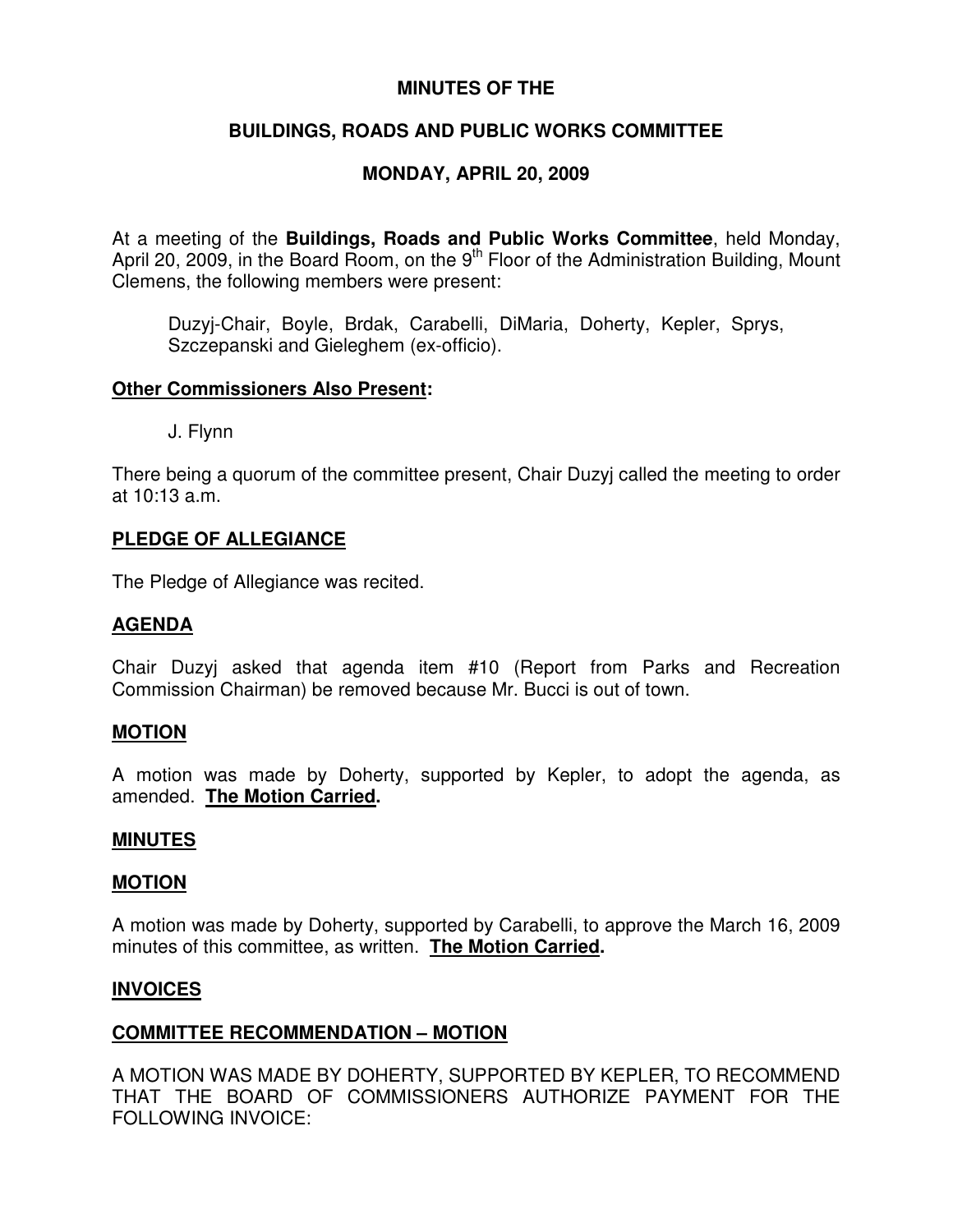| <b>JUVENILE JUSTICE CENTER-</b> | BERNCO, INC. | \$141,597.38 |
|---------------------------------|--------------|--------------|
| <b>PHASE II</b>                 |              |              |

FURTHER, FUNDS ARE AVAILABLE IN THE CAPITAL BUDGET.

## **THE MOTION CARRIED.**

## **AUTHORIZE COMMUNITY SERVICES AGENCY TO LEASE SPACE LOCATED AT CLEMENS CENTER AND INCREASE SPACE CURRENTLY LEASED AT HALL ROAD WAREHOUSE**

## **COMMITTEE RECOMMENDATION – MOTION**

A MOTION WAS MADE BY SZCZEPANSKI, SUPPORTED BY DOHERTY, TO RECOMMEND THAT THE BOARD OF COMMISSIONERS AUTHORIZE MACOMB COUNTY COMMUNITY SERVICES AGENCY TO LEASE SPACE LOCATED AT THE CLEMENS CENTER (FORMERLY DR. PURDY'S OFFICE) AND TO INCREASE THE SPACE CURRENTLY LEASED AT THE HALL ROAD WAREHOUSE (ADDITIONAL 756 SQUARE FEET ADJACENT FROM CURRENT LEASED AREA).

The following commissioner spoke: Doherty.

Chair Duzyj called for a vote on the motion and **THE MOTION CARRIED.**

## **AUTHORIZE GLV SERVICES TO OPERATE CLEMENS CENTER AND ADMINISTRATION BUILDING PARKING LOTS FOR STARS & STRIPES FESTIVAL**

## **COMMITTEE RECOMMENDATION – MOTION**

A MOTION WAS MADE BY SZCZEPANSKI, SUPPORTED BY DiMARIA, TO RECOMMEND THAT THE BOARD OF COMMISSIONERS AUTHORIZE GLV SERVICES TO OPERATE THE CLEMENS CENTER AND ADMINISTRATION BUILDING PARKING LOTS FOR THE STARS & STRIPES FESTIVAL IN ACCORDANCE WITH THE FOLLOWING SCHEDULE: JUNE 26, 2009 – 6 P.M. – 2:30 A.M., JUNE 27, 2009 – 10 A.M. – 2:30 A.M. AND JUNE 28, 2009 – 10 A.M. – 11 P.M.; FURTHER, GLV SERVICES TO PAY \$3,000 TO THE COUNTY, PROVIDE INSURANCE REQUIRED BY THE RISK MANAGER AND CLEAN UP THE LOTS AT THE CONCLUSION OF THE STARS & STRIPES FESTIVAL.

The following commissioner spoke: Sprys.

Chair Duzyj called for a vote on the motion and **THE MOTION CARRIED.**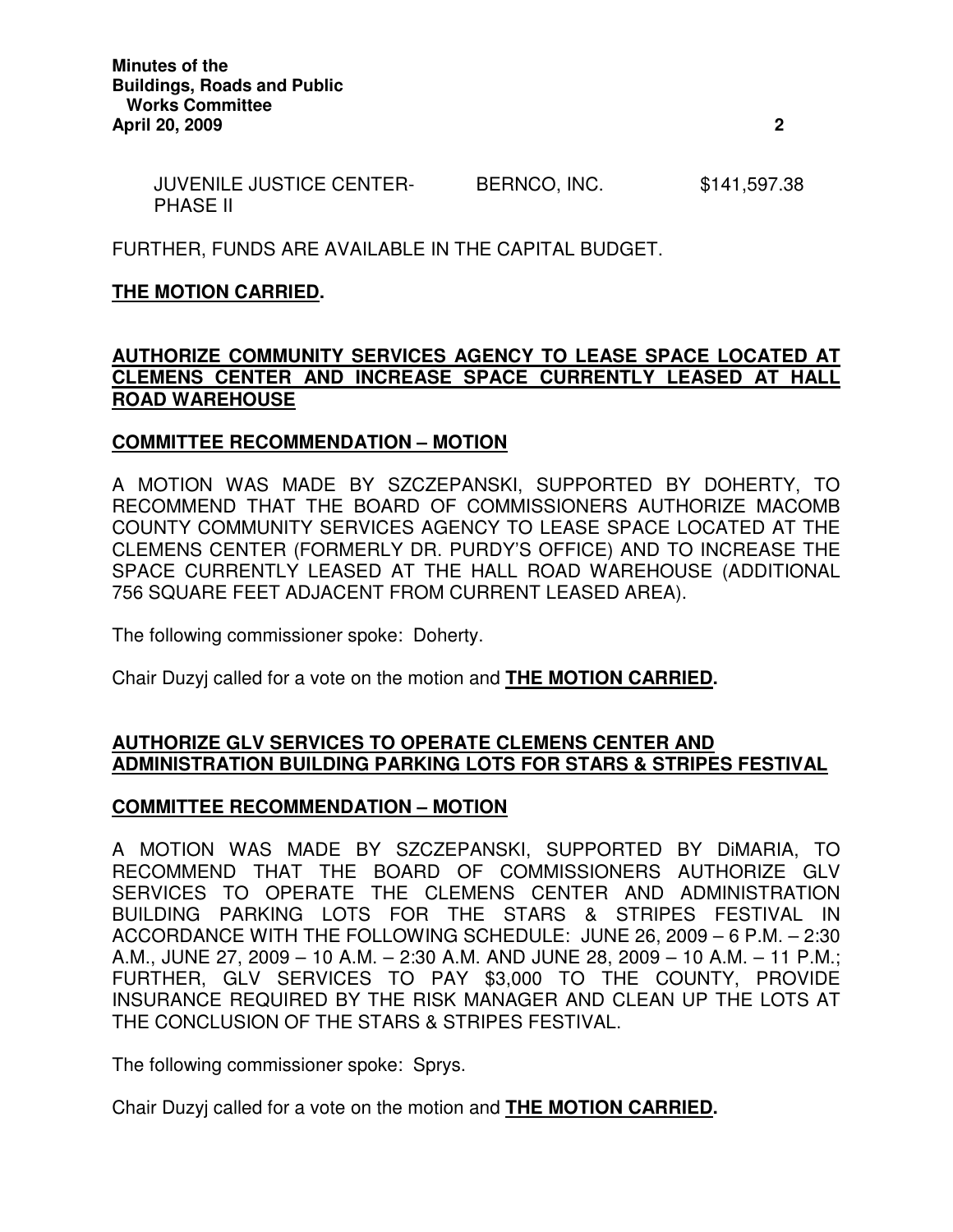## **REQUEST TO LEASE TOP DECK OF PARKING STRUCTURE ON JUNE 26, 2009**

## **COMMITTEE RECOMMENDATION – MOTION**

A MOTION WAS MADE BY SZCZEPANSKI, SUPPORTED BY KEPLER, TO RECOMMEND THAT THE BOARD OF COMMISSIONERS APPROVE THE REQUEST FROM MR. TERRY BOGUSZ OF THE PROSECUTOR'S OFFICE TO LEASE THE TOP DECK OF THE PARKING STRUCTURE (LEVEL F) ON FRIDAY, JUNE 26, 2009 DURING THE STARS & STRIPES FESTIVAL FOR A PRIVATE "INVITATION ONLY" CHARITABLE EVENT FOR THE BENEFIT OF CARE HOUSE AS OUTLINED IN AN APRIL 8, 2009 CORRESPONDENCE,

The following commissioners spoke: Sprys, Duzyj and Carabelli.

Commissioner Carabelli offered a friendly amendment: THAT THE COUNTY BE PAID \$370 TO COMPENSATE FOR THE LOSS OF REVENUE FOR THE PUBLIC PARKING SPACES. That was accepted by the maker and supporter.

Commissioner Sprys offered a friendly amendment: SUBJECT TO APPROVAL BY CORPORATION COUNSEL REGARDING LIABILITY ISSUES FOR ALCOHOL. That was accepted by the maker and supporter.

The following commissioner spoke: Doherty.

Chair Duzyj called for a vote on the motion, as amended, and **THE MOTION CARRIED.**

## **REPORT FROM ROAD COMMISSION**

Mr. Hoepfner, County Highway Engineer, overviewed the information distributed: Update on 2009 construction projects and Local Agency Programs FY 2009 Project Planning Guide. He noted that 12 Mile and Hoover was inadvertently left off the list of 2009 construction projects.

The following commissioners spoke: Carabelli, Boyle, Sprys and Duzyj.

## **MOTION**

A motion was made by Sprys, supported by Carabelli, to receive and file the report from the Road Commission. **The Motion Carried.**

## **UPDATE BY MICHIGAN DEPARTMENT OF TRANSPORTATION RE: DETROIT RIVER INTERNATIONAL CROSSING (DRIC) PROJECT**

Mr. Mohammad Alghurabi, Senior Project Manager, provided an overview.

The following commissioners spoke: J. Flynn, Doherty and Gieleghem.